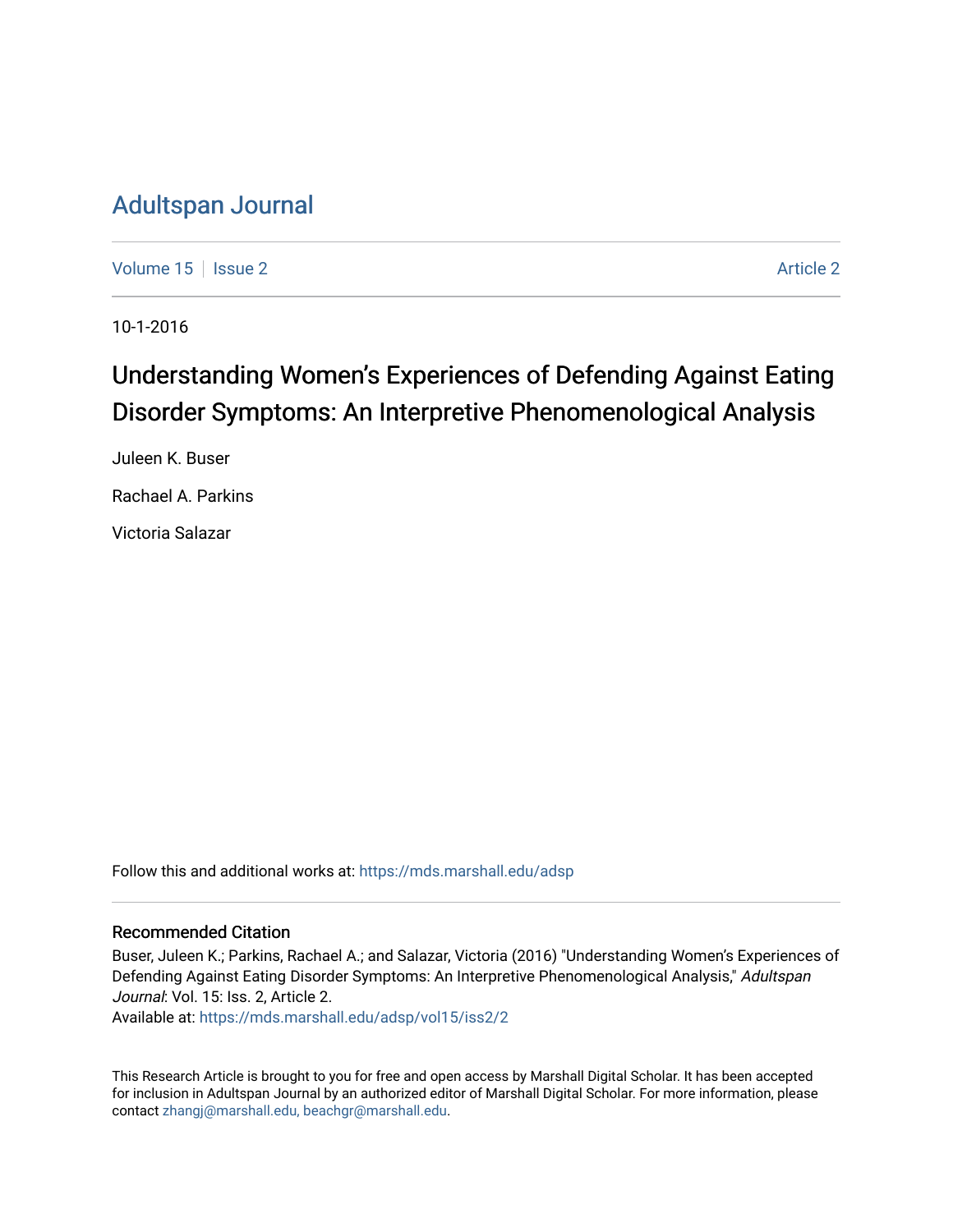# **Understanding Women's Experiences of Defending Against Eating Disorder Symptoms: An Interpretive Phenomenological Analysis**

# **Juleen K. Buser, Rachael A. Parkins, and Victoria Salazar**

*Body dissatisfaction predicts eating disorder symptomatology for some women but not for others. To better understand this disparity, the authors interviewed 7 college women who reported body dissatisfaction and no engagement in eating disorder symptoms. The authors identified 4 factors that may protect body-dissatisfied women from engaging in eating disorder symptoms.* 

*Keywords:* body dissatisfaction, eating disorders, protective

Body dissatisfaction has been identified as a longitudinal predictor of eating disorder symptoms (Stice, 2002). Yet, as Tylka (2004) discussed, despite the well-supported relationship between body dissatisfaction and the onset and maintenance of eating disorder symptoms, many women who experience body displeasure do not engage in concerning eating patterns. Tylka noted that rates of body dissatisfaction are markedly higher than rates of eating disorder symptoms among women. Thus, certain women are able to avoid a progression from feelings of body dissatisfaction to behaviors such as binging, purging, or extreme dieting. This avoidance has spurred researchers to examine variables that intervene in the association between body dissatisfaction and eating disorder symptoms (Brannan & Petrie, 2008; Buser & Gibson, 2014; Forney & Ward, 2013; Juarascio, Perone, & Timko, 2011; Twamley & Davis, 1999; Tylka, 2004). These studies have examined moderating variables that attenuate or intensify the link between body dissatisfaction and eating disorder symptoms (Frazier, Tix, & Barron, 2004).

*Juleen K. Buser and Victoria Salazar, Department of Graduate Education, Leadership, and Counseling, Rider University; Rachael A. Parkins, The Renfrew Center of Radnor, Radnor, Pennsylvania. Victoria Salazar is now at The Renfrew Center of Northern New Jersey, Ridgewood, New Jersey. Correspondence concerning this article should be addressed to Juleen K. Buser, Department of Graduate Education, Leadership, and Counseling, Rider University, 202 Memorial Hall, 2083 Lawrenceville Road, Lawrenceville, NJ 08648 (e-mail: jbuser@rider.edu).* 

*© 2016 by the American Counseling Association. All rights reserved.*

 $\ddot{\phantom{a}}$ **82 ADULTSPAN***Journal October 2016 Vol. 15 No. 2*

Published by Marshall Digital Scholar, 2016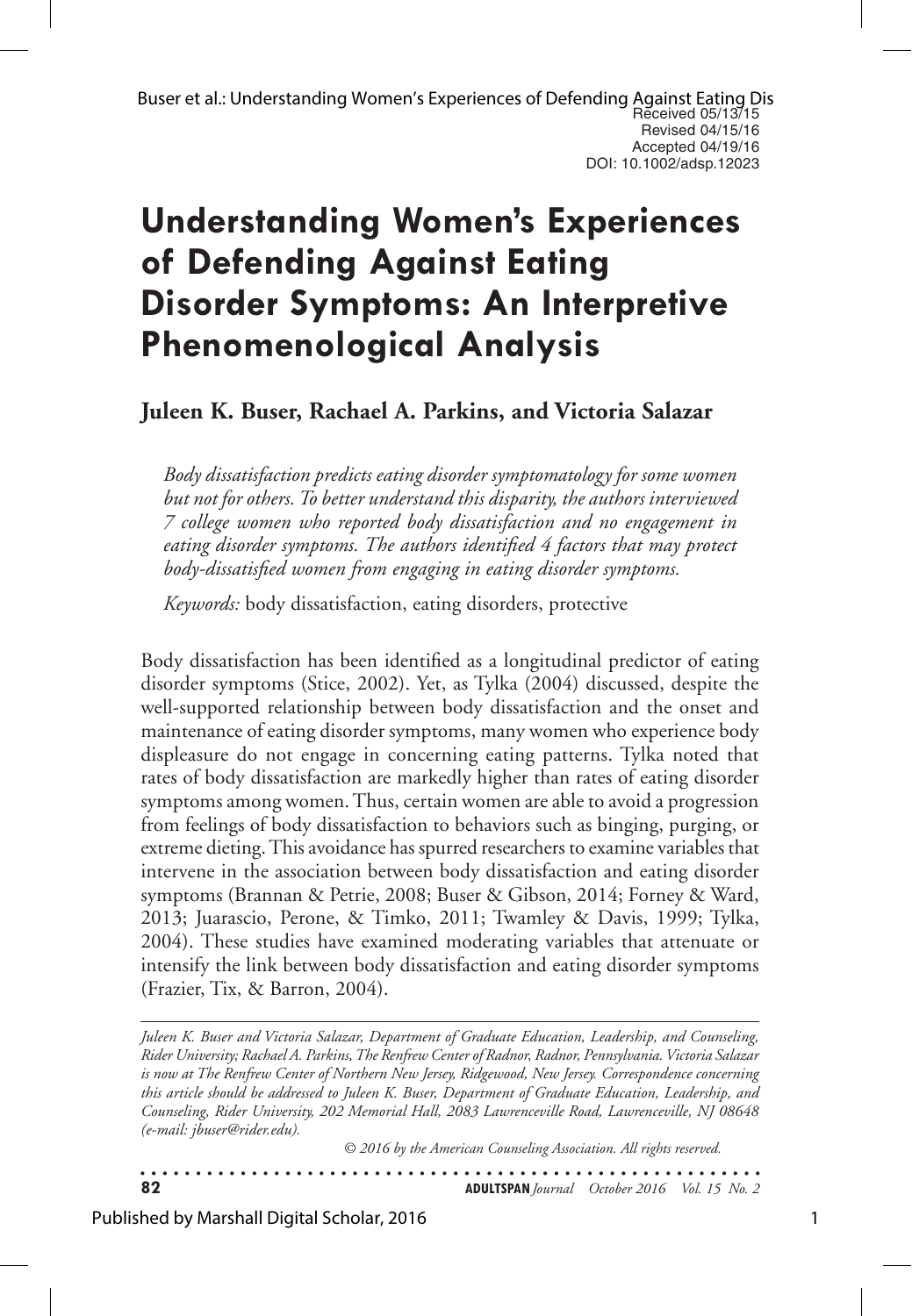#### Adultspan Journal, Vol. 15, Iss. 2 [2016], Art. 2

This is an important line of inquiry, because the identification of moderating variables may be able to prevent body-dissatisfied women from developing or persisting in eating disorder symptoms. Additional study of moderators is warranted (Brannan & Petrie, 2008), specifically in two areas. A dearth of research exists on protective factors that buffer women from the negative effects of body dissatisfaction and protect them from eating disorder symptoms (Brannan & Petrie, 2008). There is also a paucity of qualitative research in this area. In the current investigation, we carried out a qualitative study by interviewing bodydissatisfied women and asking them to reflect on ways they eschewed eating disorder symptoms. Thus, we also specifically focused on protective factors, in that we interviewed women who experienced body dissatisfaction but who did not engage in eating disorder symptoms.

#### **BODY DISSATISFACTION**

*Body dissatisfaction* refers to a negative evaluation of one's physical appearance (Thompson, 2004). Fiske, Fallon, Blissmer, and Redding (2014) reported that the prevalence of body dissatisfaction among adult women ranged from 11% to 72%. Noting the expansive range of these statistics, which was likely due to divergent instrumentation and the type of body dissatisfaction assessed, Fiske et al. also reported more specific statistics. For example, 46% to 66% of adult women reported dissatisfaction with their weight.

In a research review, Stice (2002) highlighted the empirical link between body dissatisfaction and eating disorder symptoms, noting its ability to predict the onset and continuation of eating disorder symptoms. Theoretically, this association between body dissatisfaction and eating disorder symptoms is based on the sociocultural model (Stice, 1994; Tiggemann, 2011). Specifically, this model underscores that women who are a part of a society that values a specific body ideal will internalize that body ideal and will subsequently experience body dissatisfaction if they deviate from that ideal (Stice, 1994). Eating disorder symptoms will then ensue as a way to meet that body ideal or to cope with the negative emotions that result from body displeasure (Stice, 1994).

## **Moderating Variables**

As noted previously, despite this strong empirical link between body dissatisfaction and eating disorder symptoms (Stice, 2002), many women who dislike their body size and shape do not engage in eating disorder symptoms (Tylka, 2004). In an effort to understand what makes some body-dissatisfied women more or less prone to engage in eating disorder symptoms, researchers have conducted moderation studies. These researchers have identified factors that intensify or attenuate the body dissatisfaction–eating disorder symptoms link, although more research has documented the former (Brannan & Petrie, 2008). In the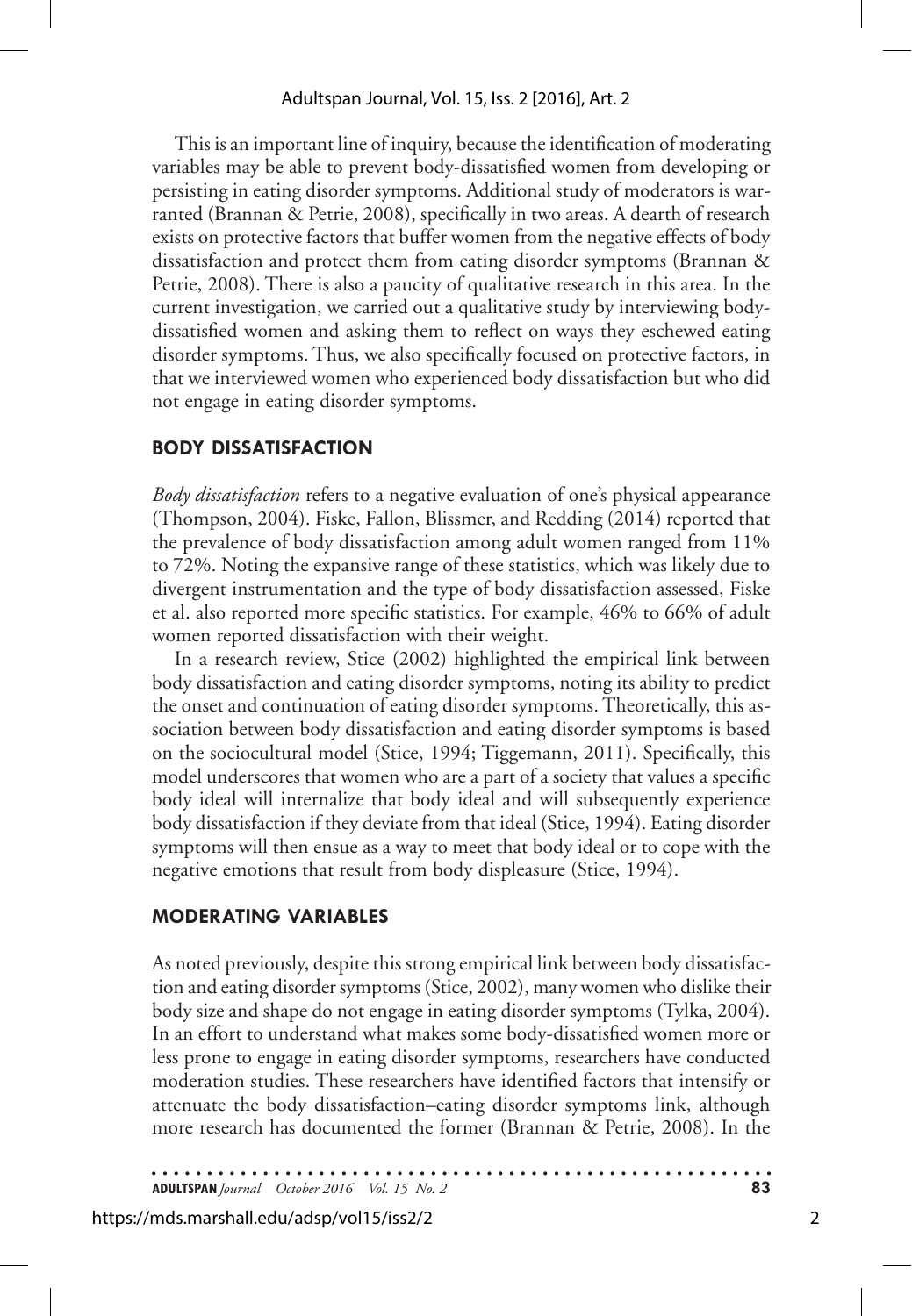following section, we discuss these findings. We focus exclusively on studies that pointed to moderating variables. Because a relatively modest amount of research has been carried out in this area (compared with the eating disorder and body dissatisfaction research in general), it was necessary to review studies completed more recently and those completed 10 or more years ago.

Forney and Ward (2013) found that, among 223 college women, perceptions that their peers valued thinness and accepted eating disorder behaviors (e.g., laxative use) intensified the relationship between body dissatisfaction and eating disorder symptoms. In their survey of 472 college women, Juarascio et al. (2011) found that the link between body dissatisfaction and eating disorder symptoms was strongest for those who scored high on the following variables: depression, state anxiety, trait anxiety, and dieting to lose weight. Tylka (2004) reported that, among 373 college women, the following variables augmented the relationship between body dissatisfaction and eating disorder symptoms: body surveillance (i.e., body monitoring in terms of how one's body looks compared with the bodies of others), neuroticism, and having a family member or friend with an eating disorder. Using a sample of 398 college women, Brannan and Petrie (2008) supported Tylka's (2004) findings regarding the intensifying effect of body surveillance and neuroticism. Brannan and Petrie also identified ego goal orientation (i.e., a focus on being seen as competent by others and meeting standards deemed socially successful), socially prescribed perfectionism (i.e., a focus on being evaluated by high standards set by others), and self-oriented perfectionism (i.e., a focus on selfevaluation and high internal standards) as intensifiers of the association between body dissatisfaction and eating disorder symptoms.

Although less plentiful, buffering variables have also been identified. Tylka (2004) reported an unexpected finding among 304 college women, wherein poor impulse regulation weakened the body dissatisfaction–eating disorder symptoms link. In a study with 249 college women, Twamley and Davis (1999) found that self-esteem weakened the link between body dissatisfaction and eating disorder symptoms. Finally, Buser and Gibson (2014) reported that, for 733 college women, high levels of an "I" position (i.e., a secure self-identity immune to extreme influence from others) attenuated the link between body dissatisfaction and eating disorder symptoms.

Some studies have also suggested potential moderators via between-groups or qualitative designs. For example, in a qualitative study with seven female college students, Buser and Parkins (2015) noted two ways in which body-dissatisfied participants (who also endorsed a belief in God/Higher Power) discussed being protected from eating disorder symptoms. Specifically, participants focused on their health and endorsed spiritual beliefs, such as faith in God's assistance and one's body being a gift from God.

Leahey, Crowther, and Ciesla (2011) found that upward appearance comparisons (i.e., comparing oneself with someone perceived to be more attractive) affected women with high levels of body dissatisfaction and eating pathology

| - 84 | <b>ADULTSPAN</b> Journal October 2016 Vol. 15 No. 2 |  |
|------|-----------------------------------------------------|--|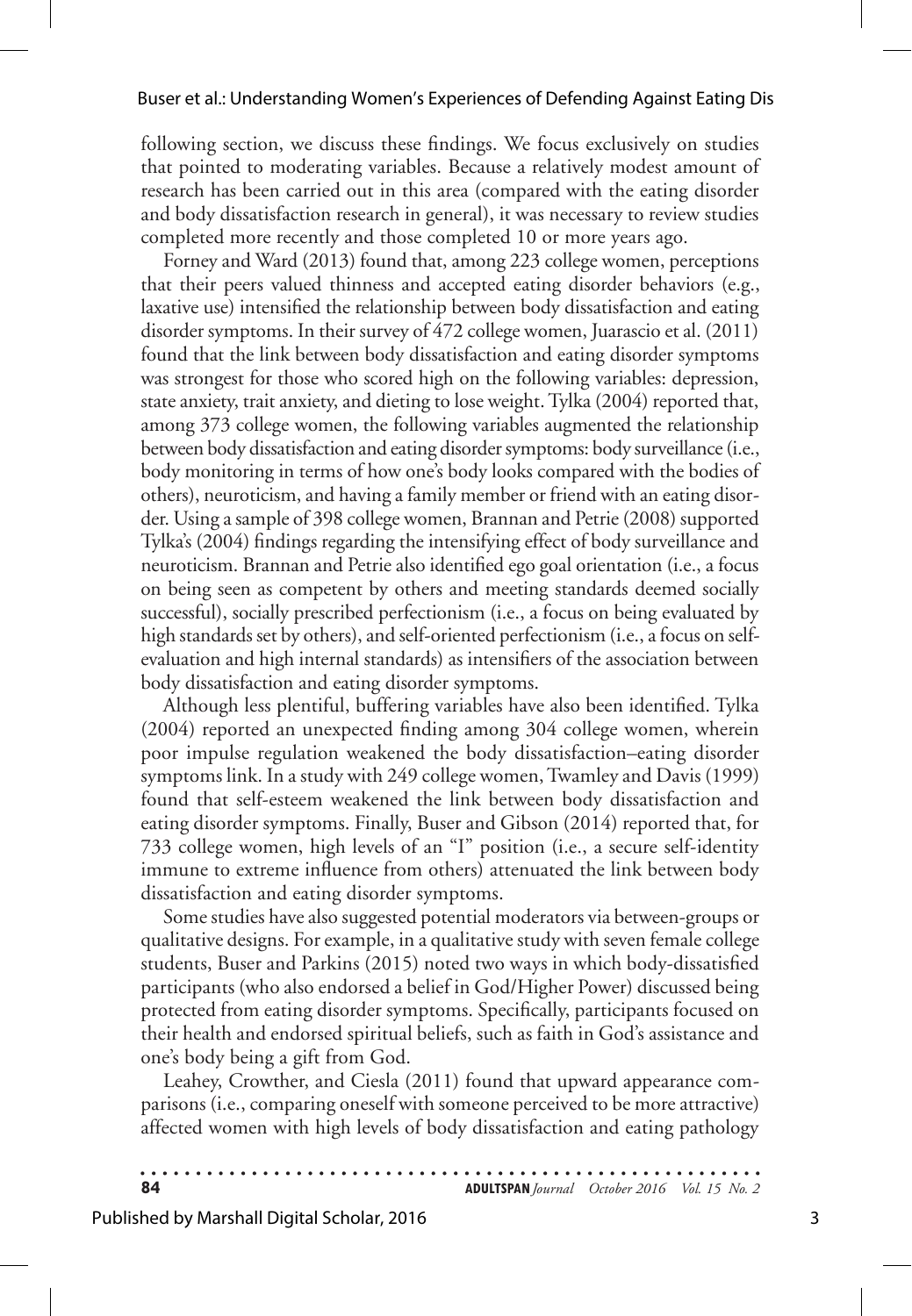differently than those with high levels of body dissatisfaction and no eating pathology. Participants in the former category (*n* = 55) reported that emotional distress and self-loathing increased after upward appearance comparisons, whereas social confidence was reduced. These changes contrasted with the changes for the participants in the latter category ( $n = 45$ ), who reported less pronounced increases and decreases in those variables. Leahey et al. suggested that participants with high levels of body dissatisfaction and eating pathology may place a higher value on appearance to determine self-esteem, which may be why the upward appearance comparisons had such a marked negative effect.

Showers and Larson (1999) identified several ways in which college women with high levels of body dissatisfaction and eating disorder symptoms (*n* = 34) differed from those with high levels of body dissatisfaction and no eating disorder symptoms (*n* = 34). For example, participants without eating disorder symptoms placed a lower importance on physical appearance. Despite experiencing body dissatisfaction, these participants were also able to maintain an overall positive view of appearance (i.e., feeling attractive) and self-concept. These participants also reported healthier coping mechanisms, such as reduced use of coping styles that emphasized avoiding a stressor (e.g., distancing) and hoping a situation would change (e.g., wishful thinking).

This summary of the moderation research highlights a disparity, wherein less is known about attenuating variables compared with intensifying variables, thus prompting appeals for additional research into buffering variables (Brannan & Petrie, 2008). Moreover, the research on moderating variables has emphasized quantitative studies. Qualitative research is an important line of inquiry, because in-depth interviews with participants may suggest additional buffering variables.

#### **The Present Study**

In the current investigation, we focused on attending to these gaps in the literature. Specifically, we conducted a qualitative investigation of the experiences of women who endorsed body dissatisfaction but did not engage in eating disorder symptoms. Previous authors have noted that qualitative studies may allow participants to share experiences that are complex and nuanced (Boyatzis & Quinlan, 2008). Thus, through qualitative interviews, we hoped to identify moderating variables potentially missed by quantitative research. In addition, in an effort to recognize buffering variables, we specifically recruited participants who experienced body dissatisfaction without eating disorder symptoms. In line with the aims of our qualitative methodology, wherein researchers explore how participants make meaning in a common context (Smith, Flowers, & Larkin, 2009), our main research question for this study was as follows: How do bodydissatisfied women without eating disorder symptoms make sense or meaning of their feelings about their bodies and their eating behaviors?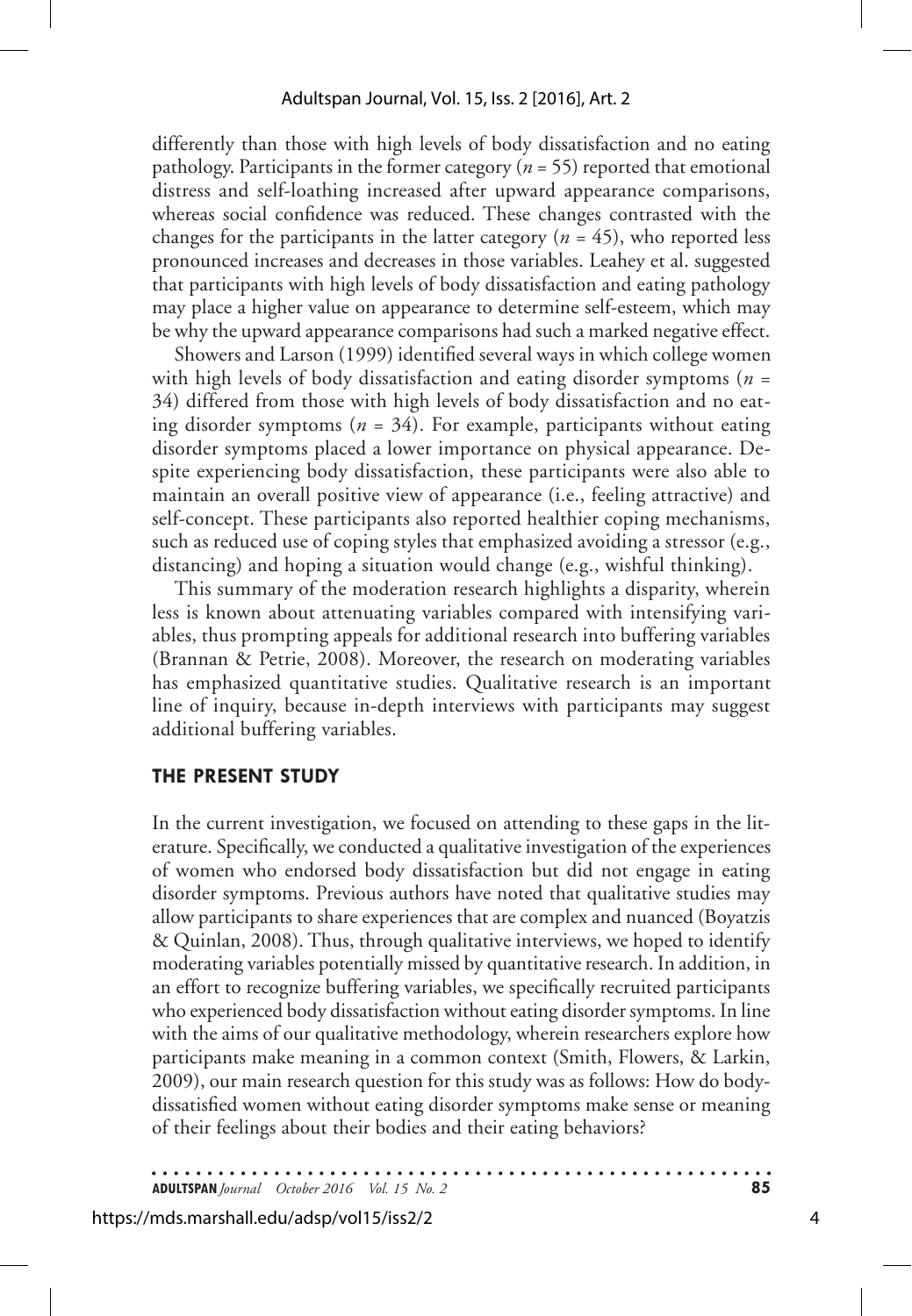# **Method**

# **Participants**

Seven female college students took part in this study. Because of the small sample size, we report limited demographic information to protect participants' confidentiality. Participants self-reported a mean age of 22.14 years (*SD* = 3.29) and were enrolled in a private northeastern university as 1st-year, sophomore, senior, or graduate students. All reported a race/ethnicity of Caucasian/White, and no participants reported being international students. All participants reported a heterosexual sexual identity and reported economic backgrounds of lower class, working class, middle class, and upper middle class. Most participants (*n* = 4) self-reported a body mass index (BMI) in the normal or healthy weight range; the remaining participants ( $n = 3$ ) self-reported a BMI classified as overweight or obese (Centers for Disease Control and Prevention, 2015).

## **Procedure**

Subsequent to obtaining institutional review board approval, the first and second authors posted calls for participants on specific websites and provided a research invitation at the end of a separate quantitative survey on similar topics. We recruited all participants via the latter method. This quantitative survey instructed participants who were interested in taking part in an interview to supply their contact information for a follow-up contact. For the purposes of this study, we included participants who endorsed body dissatisfaction but no eating disorder symptoms and used data from these participants only in the present study. The first or second author met with participants in person for audiotaped interviews. Interviews lasted approximately 30 minutes to 1 hour. The first author assigned participants codes and pseudonyms for confidentiality.

The first and second authors used a semistructured interview protocol to guide the interviews. These interview questions included inquiries about body image, attitudes about food and weight, spiritual beliefs, core life values, ways that participants avoided engaging in eating disorder symptoms, and ways that participants coped with body dissatisfaction. However, we approached these interviews in an open, receptive manner, in that participants' responses often directed the interview rather than a specific set of required questions.

# **Data Analysis**

Prior to data analysis, we discussed personal biases and experiences that may affect our approach to the data (McLeod, 1996). The first author is a counselor educator in a counseling master's degree program accredited by the Council for Accreditation of Counseling and Related Educational Programs. At the time of the research interviews, the second author was a master's degree student in this program. During data analysis, this author had attained her master's degree and was working as a therapist in the eating disorder field. The third author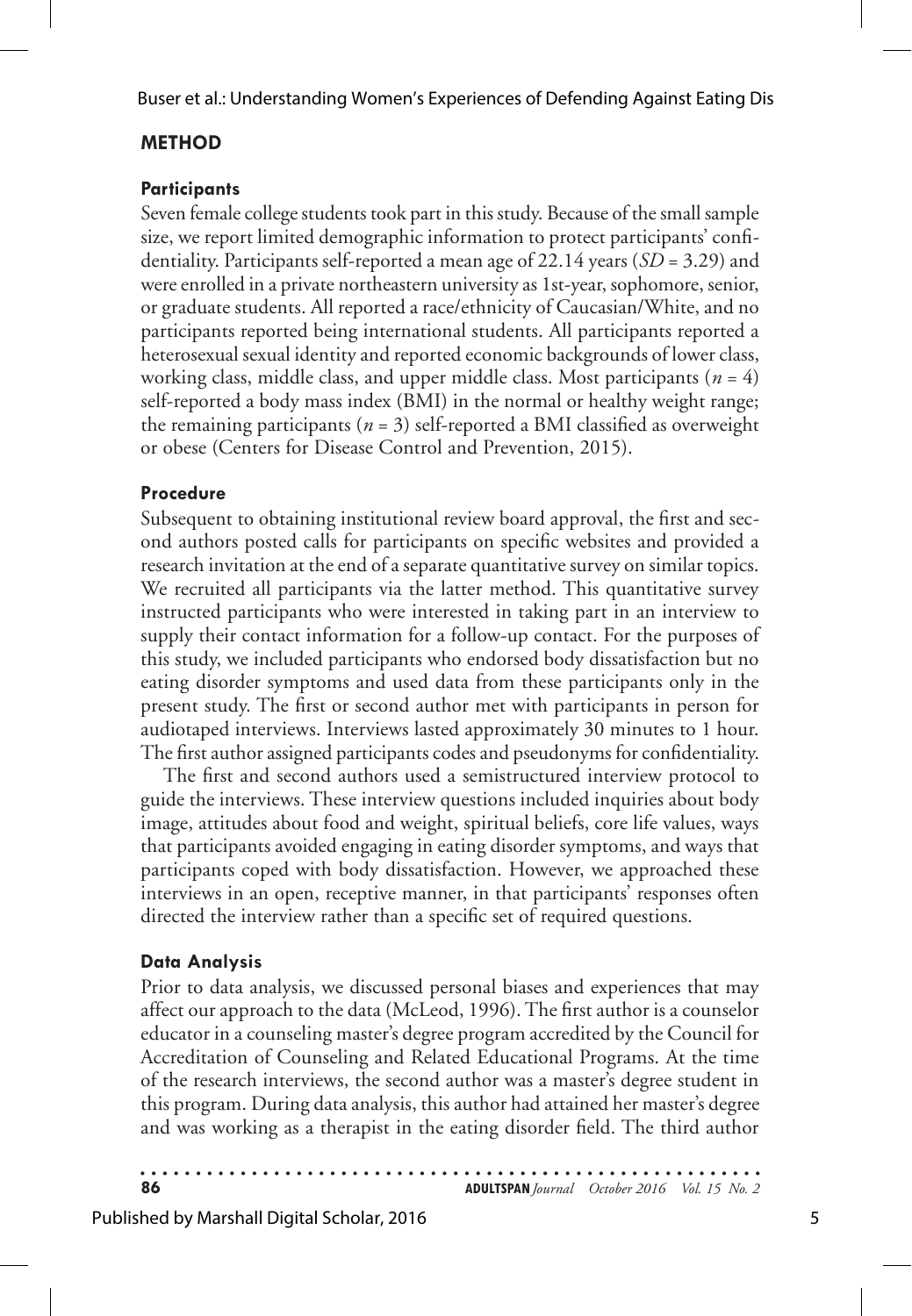is a master's degree student in the previously mentioned counseling program. The first and second authors noted personal emotions of empathy related to individuals who struggle with body dissatisfaction. The first author also discussed an expectation that participants would be protected from eating disorder symptoms as a result of having value systems that did not emphasize an ideal weight or appearance. The third author hypothesized that the avoidance of eating disorder symptoms may have to do with participants' sense of control. She suggested that participants would have things in their lives that they can control and thus would be protected from eating disorder symptomatology. All of the researchers noted cognizance of media pressures that could play a role in participants' body dissatisfaction.

We used interpretive phenomenological analysis (IPA; Smith et al., 2009) to analyze the interview transcripts. This qualitative analysis method blends staying close to the participant's experience while also encouraging careful researcher interpretation of the participant's commentary. Smith et al. (2009) described IPA as "empathic *and* questioning" (p. 36) in that the researcher not only strives to understand what the participant is experiencing in an empathic manner, but also aims to offer an interpretation of the participant's experience from a "different angle" (p. 36).

As described by Smith et al. (2009), the specific steps of IPA are as follows. Researchers conduct an "initial noting" (p. 83) procedure, which has been described as a "free textual analysis" (p. 83). In this process, researchers comment on the data by attending to three levels of analysis: descriptive, linguistic, and conceptual. In descriptive noting, researchers comment on the obvious, surface-level meaning of the participant's language. They note issues such as subject matter or the context of the participant's experience. In linguistic noting, researchers add a layer of interpretation to their commentary by drawing attention to the language patterns of participants, such as the repetition of words or phrases and the use of metaphors. In conceptual noting, researchers add yet another layer of interpretation to the data by commenting on deeper layers of meaning beneath the overt words of participants. For example, researchers may hypothesize about issues of identity and meaning making relevant to the participant's experiences. Following this three-level coding process, researchers begin to identify emergent themes in a participant's transcript. Next, researchers refine this list of emergent themes by identifying connections among these emergent themes. A chart of these themes is created, with quotes from participants included to illustrate each theme. This process is then completed for the next participant.

In the present study, the first and third authors reached consensus on descriptive comments, linguistic comments, conceptual comments, and emergent themes for all participants. We then reached consensus on a final theme list, wherein we identified patterns in the emergent themes across the participants' stories. The second author then carried out an audit; the auditor read three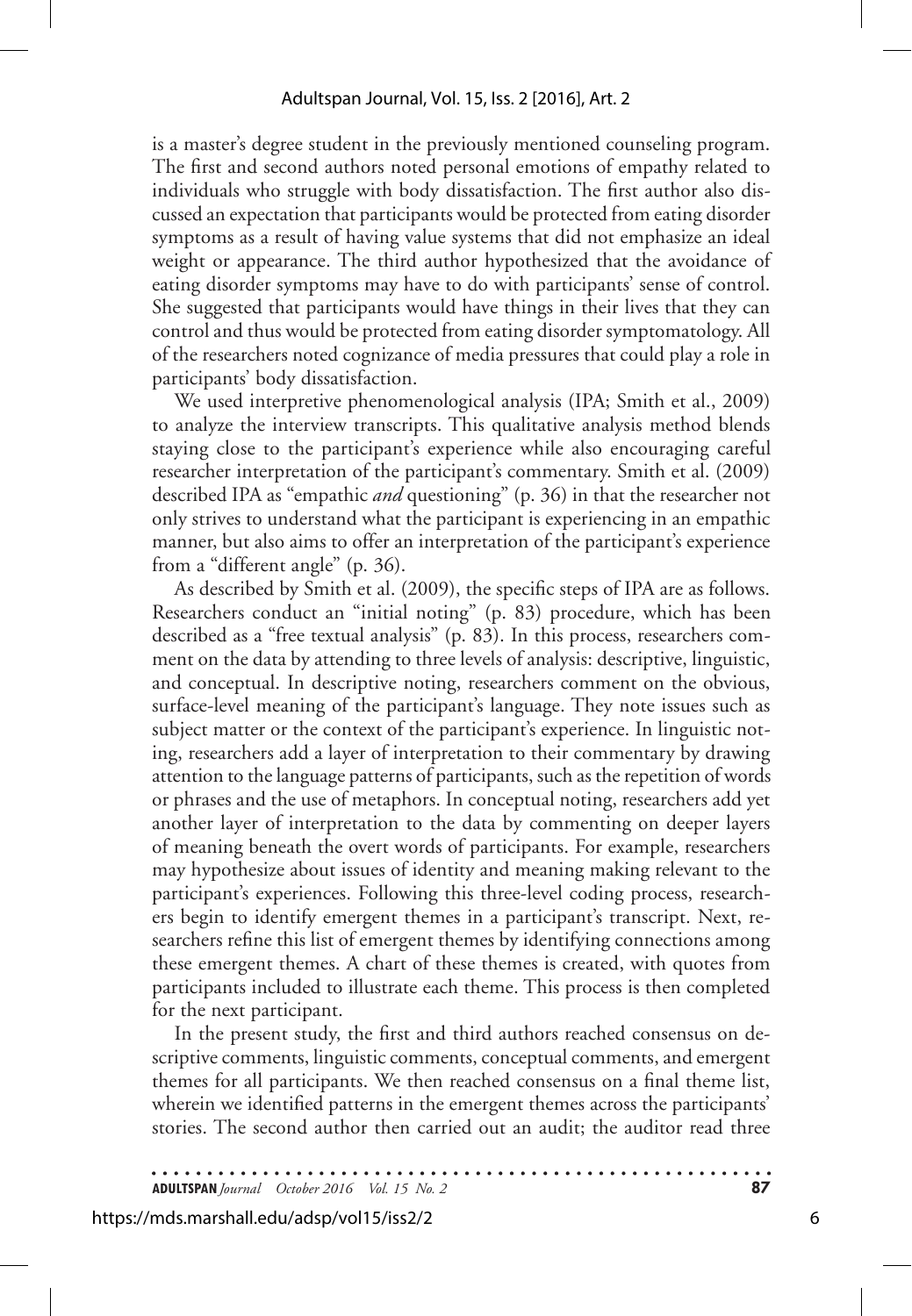transcripts (42.9% of the data) and offered confirmation of and suggestions for refinement on this final theme list. The first and third authors then returned to the data and refined the final themes on the basis of this audit. For example, the first theme was originally titled *love of food* but was retitled *enjoyment of food is important* after the audit, which drew attention to a value system imbued in the participants' commentary. Participants were then contacted for a member check. Unfortunately, six participants were unable to be contacted because of invalid contact information; one participant responded and expressed agreement with the themes.

# **Results**

Following the IPA method described previously, we identified four themes. Each theme dealt with a manner in which participants were protected from engaging in eating disorder symptoms. These themes were (a) enjoyment of food is important (*n* = 6), (b) eating disorder symptoms do not work (*n* = 4), (c) valuing health (*n* = 5), and (d) support system (*n* = 5). In the following section, we describe these themes in detail and provide quotes from participants to offer a rich description of these themes.

## **Enjoyment of Food Is Important**

Many participants indicated that a "love" or fondness for food protected them from engaging in eating disorder symptoms. For example, in discussing why she does not engage in eating disorder symptoms, Ansley noted that "I think it's more that I love food. Why can't I just eat? I just feel, like, if I'm hungry, I'm going to eat." Similarly, Luann indicated that "I'm a big fan of food" when she described reasons why she has eschewed eating disorder symptoms. Willa also noted that a "love" of food has protected her from engaging in eating disorder symptoms. In discussing how this enjoyment has allowed her to combat thoughts about dieting, Willa said,

I always want to go on a diet or something, but I grew up in an Italian Jewish family, which a big thing with Italians or a big thing with Jews is eating. So I've never stopped eating, although I've thought about it but not seriously. But I love food too much.

In a related manner, Maybell talked about going on a weeklong diet at one point in her life and disliking it: "I was just—I was missing out on some of the foods that I loved."

Overall, these participants shared an underlying value system, wherein esteeming the enjoyment of and pleasure afforded by food seemed to outweigh an urge to change their bodies through unhealthy patterns. Although this value system was discussed briefly by many participants (e.g., a quick comment about

| - 88 | <b>ADULTSPAN</b> Journal October 2016 Vol. 15 No. 2 |  |
|------|-----------------------------------------------------|--|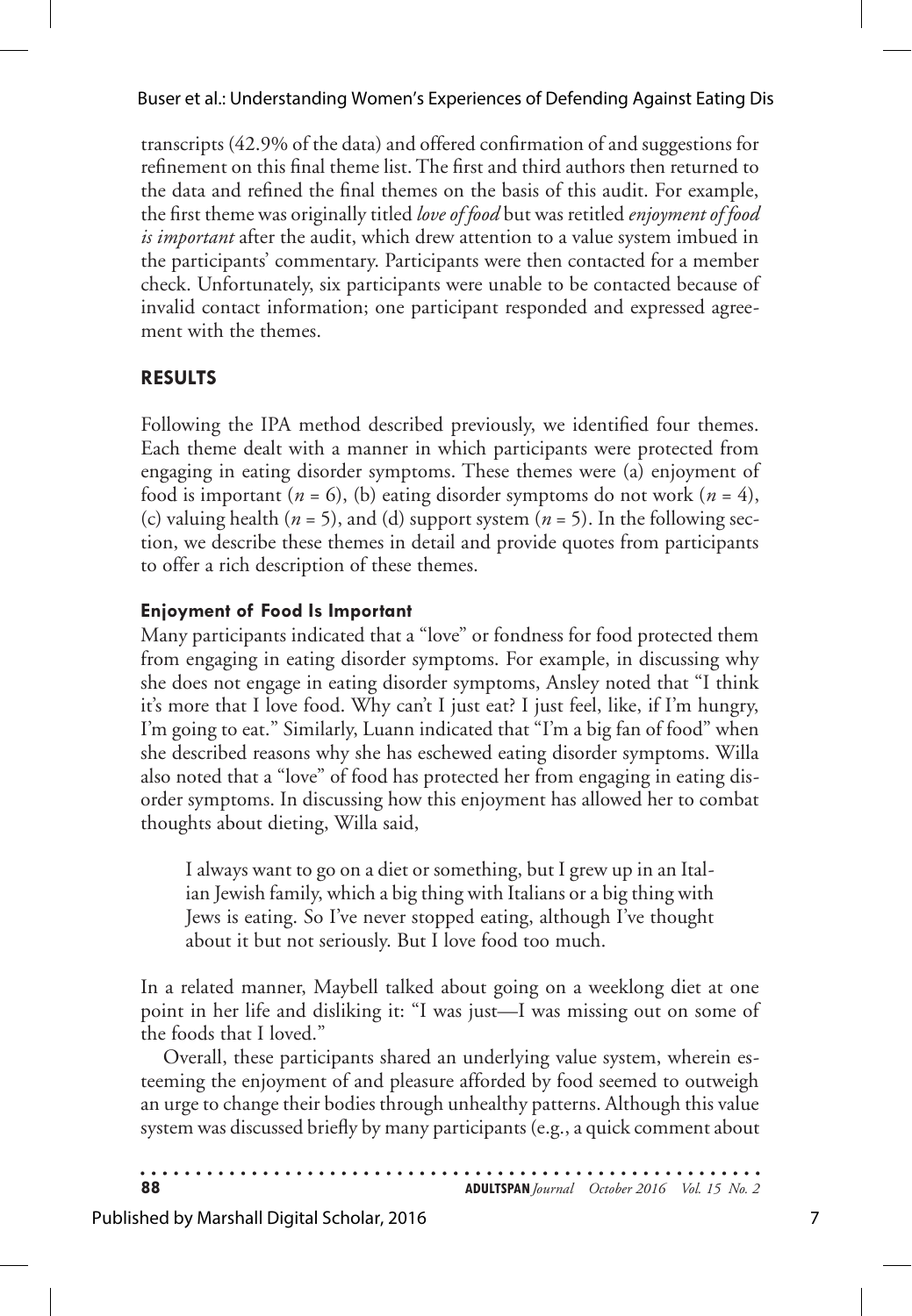"loving" food), it tapped into a core value that offered protection from eating disorder symptoms.

# **Eating Disorder Symptoms Do Not Work**

Participants shared a sense that eating disorder symptoms are often unsuccessful and counterproductive for weight loss or attractiveness. For example, in discussing why she does not engage in disordered eating, Arielle said, "Well, I think that first of all you usually don't lose weight, so that's something, like, something you need to realize." Harriet also mentioned that engaging in eating disorder symptoms will "mess up your metabolism." In a related manner, Luann discussed a teacher from high school who had an eating disorder and noted how being aware and educated helped her realize the ineffectiveness of eating disorder symptoms:

She always told her classes . . . that [eating disorder symptoms] kind of ruined her metabolism, and so I just always know that to, like, if you want to lose weight, I know that starving yourself isn't the way to do it because it can backfire in the end.

Overall, these participants shared a belief that eating disorders symptoms are irrational and not long-term solutions for weight loss or attractiveness. Participants indicated a core belief in the unsuccessfulness of such symptoms, which offered protection from eating disorder symptoms.

## **Valuing Health**

Many participants shared a value of being healthy, which assisted them in avoiding eating disorder symptoms (which were viewed as unhealthy). For example, Ansley said, "I knew a girl in my school [who] struggled with her weight so much that she had the worst eating disorder and it didn't even look healthy. I don't want to look unhealthy." In a related manner, Maybell discussed society's views about physical appearance, stating, "It shouldn't be about how much you weigh; it should be about how healthy you are." Likewise, in discussing the difference between valuing health and losing weight through eating disorder symptoms, Arielle noted, "You're going to have to work at it [losing weight] either way so you might as well do it in a healthy way and feel good about yourself while you're doing it." Luann also described the physical effects from undernourishment, thus underscoring the importance of being healthy: "I also just can't, like, I get really shaky if I don't eat enough."

In summary, many participants shared an underlying value of being healthy. For these participants, taking care of their bodies and being healthy seemed to outweigh an urge to change their appearance through unhealthy eating disorder behaviors. Ultimately, this value of health seemed to assist participants in avoiding eating disorder symptoms.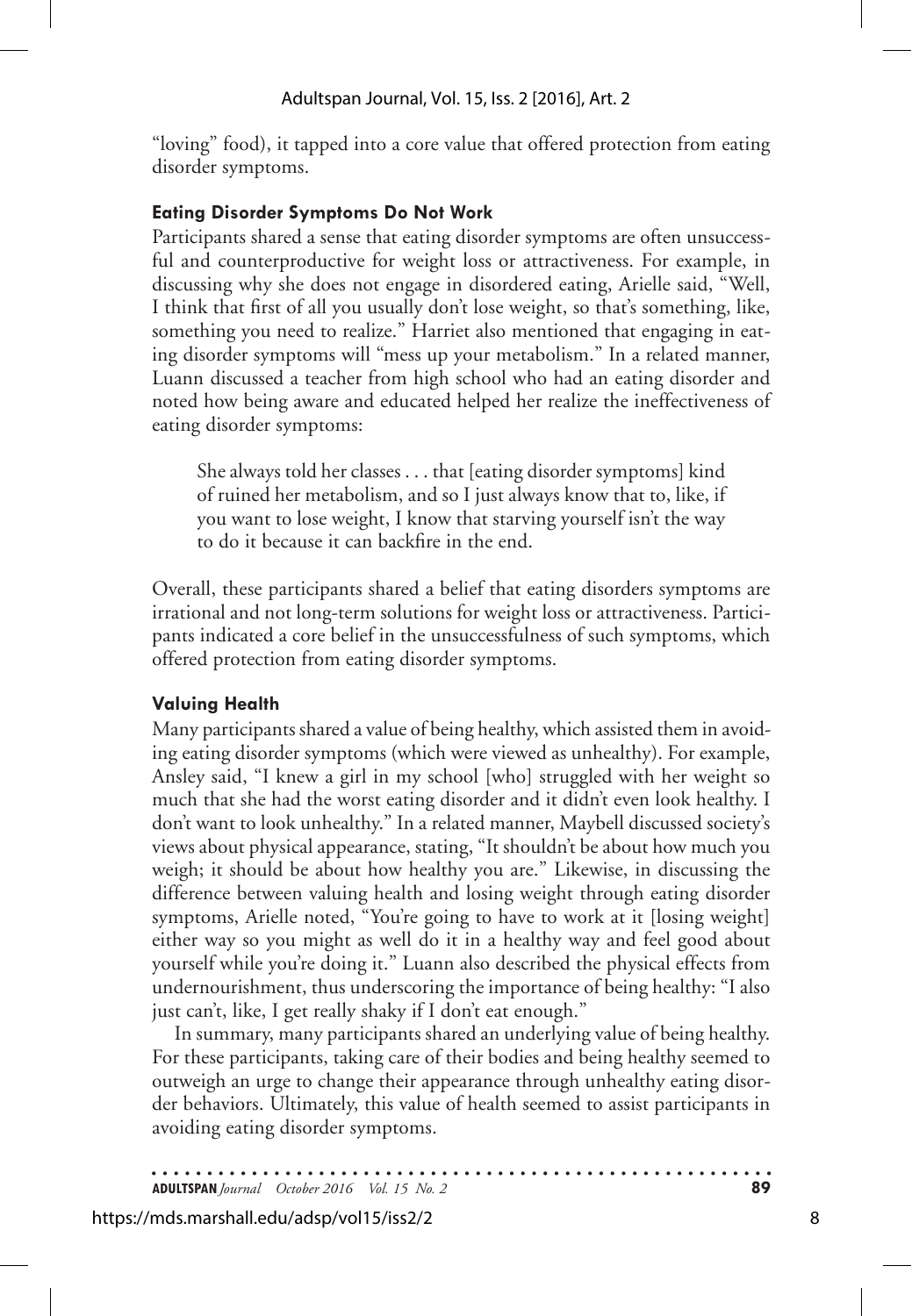# **Support System**

Many participants indicated that they received support from other people (e.g., parents, significant others), which helped them avoid eating disorder symptoms. This support was specific to participants' body images and eating behaviors (e.g., positive affirmations about their appearance, encouragement to eschew problematic eating patterns or weight struggles). For example, Luann stated, "But I always question myself, um, I always like to hear that reassurance, you know, from my husband." Similarly, in describing how she coped with her body dissatisfaction with the support from her boyfriend, Willa indicated that "he makes me comfortable with everything."

In a related manner, Ansley described how her mother's support helped her avoid developing an eating disorder:

I think if my mom wasn't who she is, I think I would have way more of an issue with myself, like, eating-disorder-wise. There are times when I'll be like, "Mom, I just want a toned stomach like you." She'll be, like, "[Ansley] you're beautiful. You don't have to think like that. Eat what you want."

In discussing how her mother influenced the way she thought about eating and appearance and how her mother protected her from eating disorder symptoms, Beatrice said, "If you're hungry, you eat. That's just what happens. If you're thirsty, you drink. If you're tired, you sleep. That's just the way it's always been. And that's just kind of what my mom has always taught us." Overall, many participants indicated that they received support in the form of positive comments about their body image or eating behaviors. Even though participants experienced body dissatisfaction, this support seemed to offset an urge to engage in eating disorder symptoms.

## **Discussion**

The four themes identified in this study have potential implications for research and counseling practice. In particular, participants' comments about the enjoyment of food, the futility of eating disorder symptoms, the value placed on health, and the importance of a support system extend the extant research on moderators of the body dissatisfaction–eating disorder symptoms link. In addition, these themes suggest directions for prevention and treatment efforts to address body dissatisfaction and eating disorder symptoms. In discussing our findings, we note that participants were not sharing experiences related to the development of eating disorder symptoms. Participants underscored their successful defense against eating disorder symptoms—not the varied factors and theories related to the etiology of eating disorder symptomatology.

In the first and third themes, participants spoke about a value system that protected them from engaging in eating disorder symptoms. In the first theme,

. . . . . . . . . . . . . . . . . **90 ADULTSPAN***Journal October 2016 Vol. 15 No. 2*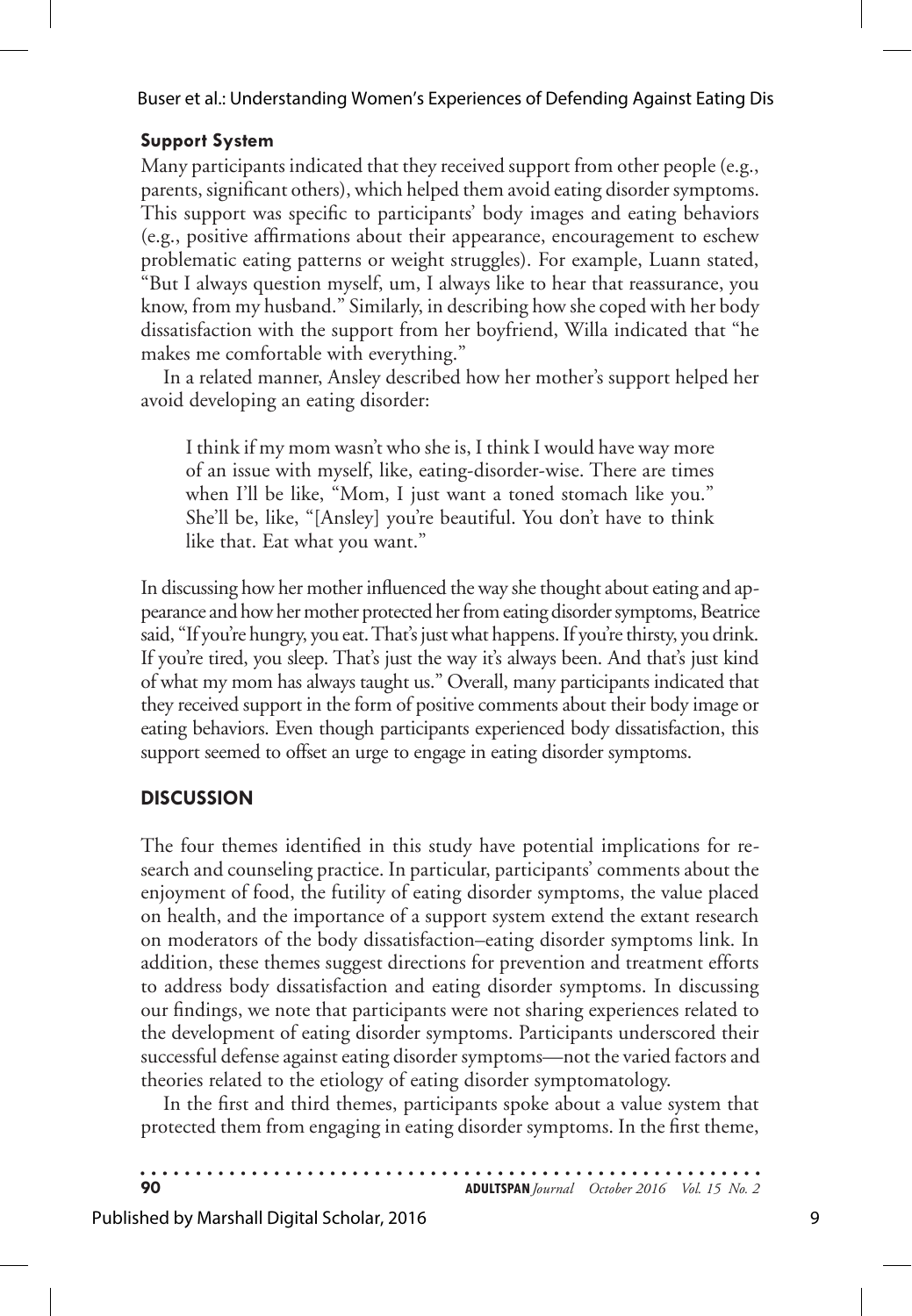participants discussed their "love" of food. These participants shared a sense that enjoying food was important to them. They communicated a value placed on the pleasure associated with eating—a value that contradicted the habits of a person with an eating disorder who might restrict or purge food. In the third theme, participants indicated that they valued being healthy. These participants viewed eating disorder symptoms as running counter to their values of health and self-care. The first theme appears to be a novel finding, in that, to our knowledge, no previous research has examined a self-reported "love" of food as a factor that could buffer the negative effect of body dissatisfaction and protect women from engaging in eating disorder symptoms. In contrast, previous qualitative research on body-dissatisfied women without eating disorder symptoms has demonstrated that valuing health is a protective factor in avoiding eating disorder symptoms (Buser & Parkins, 2015).

These themes indicate a divergent value system that differentiates individuals with and without eating disorder symptoms. This notion of a different set of values between groups is supported by the literature. For example, Gunnard et al. (2012) found that participants who struggled with eating disorder symptoms valued appearance to a greater degree than did participants who did not struggle with these symptoms. As noted previously, Leahey et al. (2011) suggested that a greater value on appearance to determine self-esteem may differentiate bodydissatisfied women with and without eating disorder symptomatology.

In the second theme, participants discussed the failure of eating disorder symptoms to achieve their intended outcome (i.e., weight loss or attractiveness). Participants spoke about issues such as the ways in which eating disorder symptoms can disrupt an individual's metabolism and ultimately lead to greater weight gain. Regarding treatment for clients struggling with eating disorder symptoms, previous authors have discussed the inclusion of education about the detriments of eating disorder symptoms (e.g., the ineffectiveness of laxative use to lose weight, the likely progression from restrictive eating to binge eating; Choate, 2010). Our findings suggest that awareness of the futility of eating disorder symptoms and their tendency, as one of our participants noted, to "backfire" could protect body-dissatisfied women from engaging in eating disorder symptoms.

The fourth theme dealt with the critical nature of a support system in the defense against eating disorder symptoms. Participants discussed the helpfulness of receiving positive feedback and encouragement from other people about their body image or eating behaviors. In previous research, Tylka (2004) found that having a friend or family member with eating disorder symptoms intensified the link between body dissatisfaction and eating disorder symptoms. It is possible that, in Tylka's study, positive support regarding one's body image and eating behaviors was not available to participants, who were instead affected by the negative examples of friends and family members who struggled with detrimental eating attitudes and behaviors. Our results are aligned with research on recovery from eating disorder symptoms. Individuals who struggled with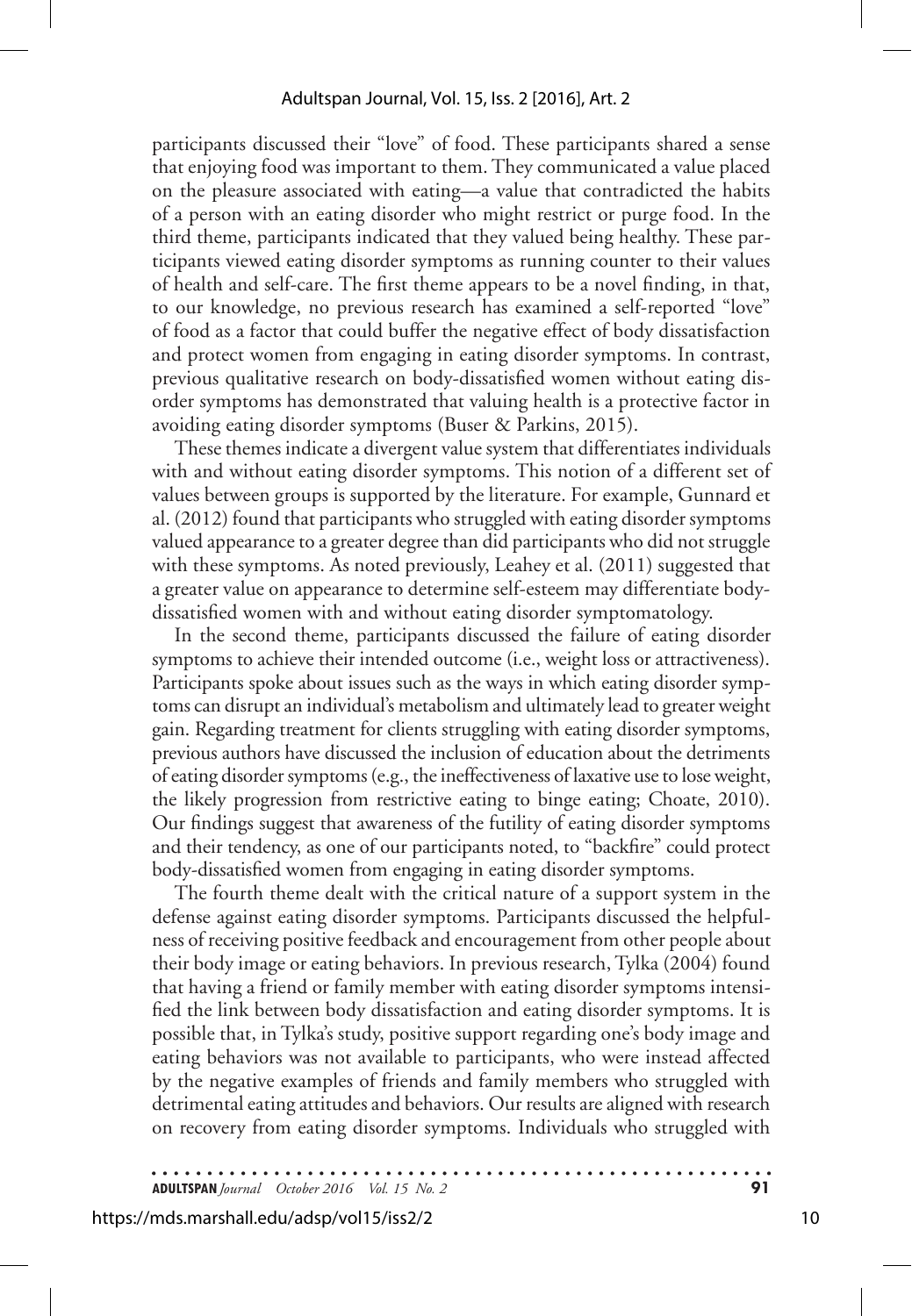eating disorder symptoms reported that the support of others was important in their recovery, whereas isolation and negative reactions from others were detrimental (Linville, Brown, Sturm, & McDougal, 2012).

#### **Counseling Implications**

Counselors who work with women struggling with body dissatisfaction, eating disorder symptoms, or both can refer to our results in designing treatment interventions. Given the protective nature of specific values shared by our participants, counselors may want to inquire into the value systems of their clients. Choate (2010) wrote about the use of value-related discussions in the treatment of clients. In addition, acceptance and commitment therapy emphasizes asking clients to explore their value systems (Sandoz, Wilson, & DuFrene, 2010).

In working with clients, counselors should also stay attuned to small words or phrases that may communicate a protective value system. For example, in the present study, most participants discussed a love of food as being protective, but this idea was frequently a quick comment that could potentially be overlooked in a therapeutic encounter (by either the client or counselor). Yet a client's brief comment about enjoying food may point to a strongly held value about the enjoyment and pleasure associated with food.

Larger scale prevention efforts may also be informed by the themes on divergent value systems. Because of the prevalence of body dissatisfaction among women (Fiske et al., 2014), counselors may consider conducting prevention programs targeted at a general female population (e.g., women on a college campus) to assist body-dissatisfied women in avoiding eating disorder symptoms. Our participants communicated a value of health that dissuaded them from engaging in unhealthy eating disorder symptoms. Valuing a healthy lifestyle could be discussed in prevention efforts as a holistic dedication to mental, physical, and spiritual health. Participants in these prevention programs could discuss the ways eating disorder symptoms damage these domains. For example, problematic eating behaviors have been associated with detrimental physical health outcomes (e.g., heart damage; Oflaz et al., 2013) and mental health issues (e.g., depression; Allen, Byrne, Oddy, & Crosby, 2013). Authors have also discussed the potential for eating disorder symptoms to signify a spiritual void (Lewica, 1999).

Our participants also shared the protective benefit of believing that eating disorder symptoms are ultimately unsuccessful for weight loss or attractiveness. Counselors can include such information in treatment efforts (Choate, 2010). Also, hearing or reading personal accounts of an individual's struggle with eating disorder symptomatology and the unsuccessfulness of such behaviors (e.g., disrupting one's metabolism) may be a powerful way for clients and/or participants in prevention programs to gain cognizance of the ineffectiveness of eating disorder symptoms for weight loss or physical beauty. However, when including personal accounts in treatment or prevention programs, counselors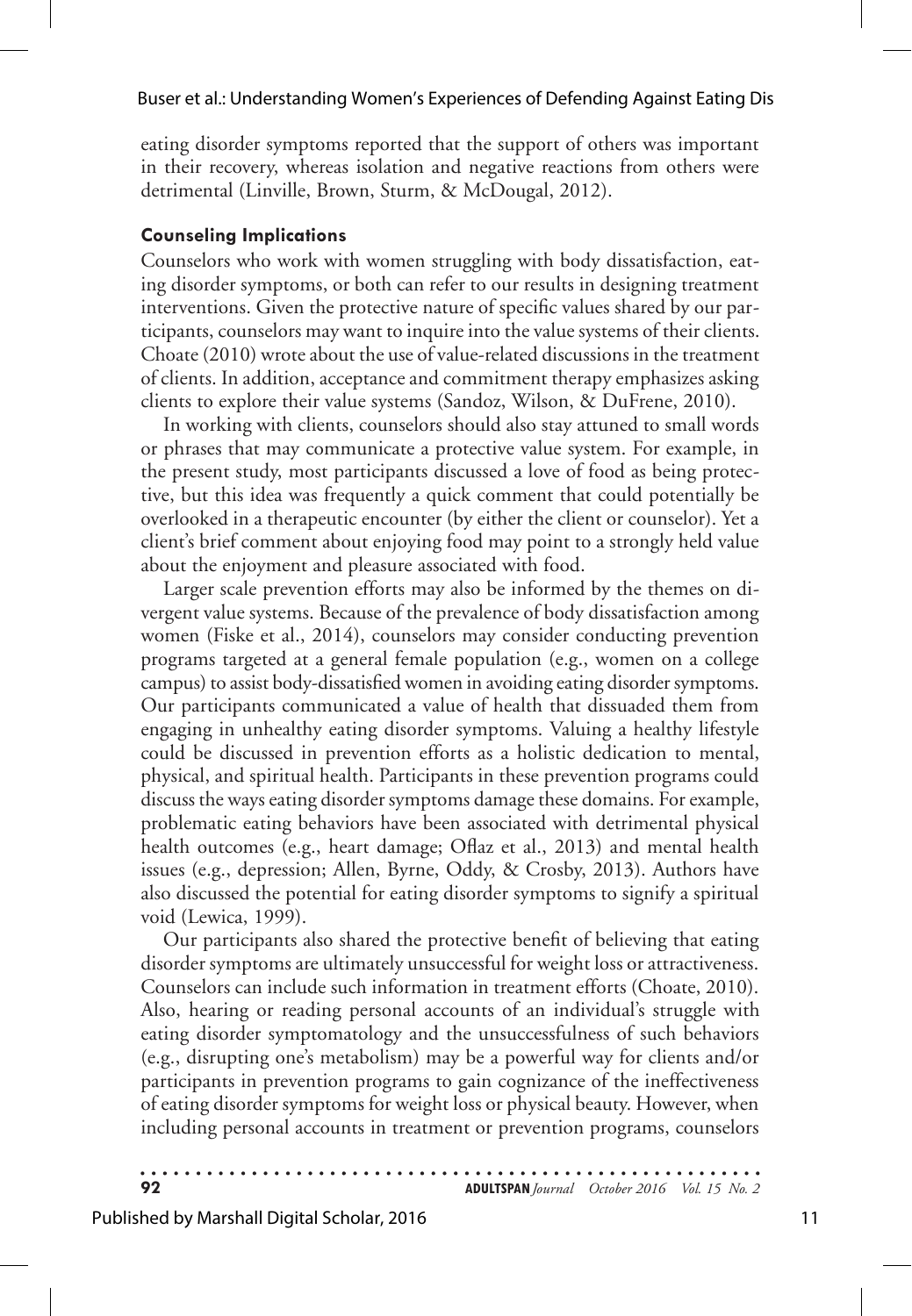will want to screen such accounts to ensure that eating disorders are presented appropriately and are not normalized or glamorized (Mann et al., 1997; Piran, 1998), given research on the potential downsides of using personal accounts (Mann et al., 1997).

Our finding indicating the importance of having a support system to help defend against eating disorder symptoms also has potential counseling implications. Given previous research on how body-dissatisfied women are negatively affected by having a friend or family member with eating disorder symptoms (Tylka, 2004), counselors will want to assess clients' support systems. Specifically, counselors will want to understand the messages about weight, appearance, and eating habits that clients receive on a regular basis. Clients who lack positive influences in this area may be vulnerable to developing eating disorder symptoms. Counselors could work with clients to identify potential sources of positive support regarding their body image and eating behaviors and discuss their interest in cultivating such relationships. Given the association between eating disorder symptoms and certain types of body talk (e.g., saying negative things about one's body to others, hearing others say negative things about one's body, engaging in corumination about body dissatisfaction; Rudiger & Winstead, 2013), counselors will likely want to help clients gain positive sources of support about body image and eating patterns.

#### **Strengths and Limitations**

The present study attended to a paucity of research on factors that can protect body-dissatisfied women from eating disorder symptoms. This study also examined this issue from a qualitative lens to attend to the nuances of participants' experiences. Our study methodology was also strong; we chose a method that emphasized an in-depth engagement with participants' stories and used multiple coders and an auditor to improve the trustworthiness of our findings.

Limitations of the study include a lack of diversity among the participants, specifically in the areas of race/ethnicity, sexual identity, and geographic location. This study may also have been improved with multiple participant interviews. Also, we were unable to contact many participants for a member check and were thus unable to gather their feedback on our themes. Finally, our study was limited in that we did not determine the degree of body dissatisfaction with which participants were struggling; this may be relevant in the identification of protective factors.

#### **Future Research and Conclusion**

This study identified four variables that may attenuate the association between body dissatisfaction and eating disorder symptoms. The importance of the enjoyment of food appeared to be a unique finding to this study. Our findings also offer directions for future research. Researchers may investigate these variables in quantitative studies and conduct statistical tests of moderation (Frazier et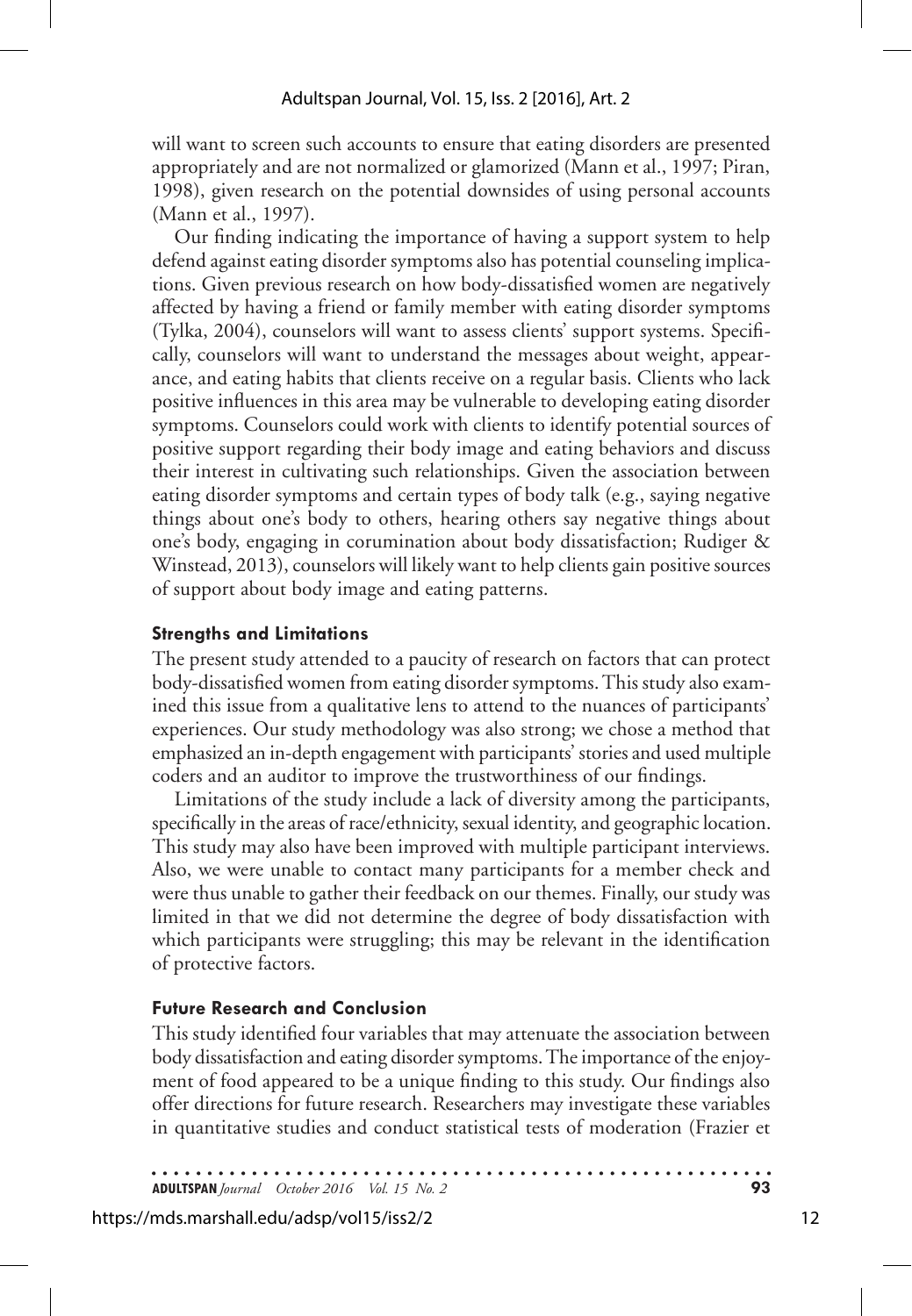al., 2004). Future researchers should also increase the diversity of samples and recruit participants from different sites. The present study is an important step in attending to the research gap on factors that may weaken the link between body dissatisfaction and eating disorder symptoms.

#### **References**

- Allen, K. L., Byrne, S. M., Oddy, W. H., & Crosby, R. D. (2013). *DSM-IV-TR* and *DSM-5* eating disorders in adolescents: Prevalence, stability, and psychosocial correlates in a population-based sample of male and female adolescents. *Journal of Abnormal Psychology, 122,* 720–732. doi:10.1037/a0034004
- Boyatzis, C. J., & Quinlan, K. B. (2008). Women's body image, disordered eating, and religion: A critical review of the literature. *Research in the Social Scientific Study of Religion, 19*, 183-208. doi:10.1163/ ej.9789004166462.i-299.61
- Brannan, M. E., & Petrie, T. A. (2008). Moderators of the body dissatisfaction–eating disorder symptomatology relationship: Replication and extension. *Journal of Counseling Psychology, 55,* 263–275. doi:10.1037/0022-0167.55.2.263
- Buser, J. K., & Gibson, S. (2014). *Protecting women from the negative effects of body dissatisfaction: The role of differentiation of self.* Manuscript submitted for publication.
- Buser, J. K., & Parkins, R. A. (2015). *Narrative analysis of body dissatisfaction and spirituality.* Manuscript in preparation.
- Centers for Disease Control and Prevention. (2015). *About adult BMI.* Retrieved from http://www.cdc.gov/ healthyweight/assessing/bmi/adult\_bmi/index.html
- Choate, L. H. (2010). Counseling college women experiencing eating disorder not otherwise specified: A cognitive behavior therapy model. *Journal of College Counseling, 13,* 73–86. doi:10.1002/j.2161-1882.2010. tb00049.x
- Fiske, L., Fallon, E. A., Blissmer, B., & Redding, C. A. (2014). Prevalence of body dissatisfaction among United States adults: Review and recommendations for future research. *Eating Behaviors, 15,* 357–365. doi:10.1016/j.eatbeh.2014.04.010
- Forney, K. J., & Ward, R. M. (2013). Examining the moderating role of social norms between body dissatisfaction and disordered eating in college students. *Eating Behaviors, 14,* 73–78. doi:10.1016/j. eatbeh.2012.10.017
- Frazier, P. A., Tix, A. P., & Barron, K. E. (2004). Testing moderator and mediator effects in counseling psychology research. *Journal of Counseling Psychology, 51*, 115–134. doi:10.1037/0022-0167.51.1.115
- Gunnard, K., Krug, I., Jiménez-Murcia, S., Penelo, E., Granero, R., Treasure, J., . . . Fernández-Aranda, F. (2012). Relevance of social and self-standards in eating disorders. *European Eating Disorders Review, 20,* 271–278. doi:10.1002/erv.1148
- Juarascio, A. S., Perone, J., & Timko, C. (2011). Moderators of the relationship between body image dissatisfaction and disordered eating. *Eating Disorders: The Journal of Treatment & Prevention*, 19, 346-354. doi:10.1080/10640266.2011.584811
- Leahey, T. M., Crowther, J. H., & Ciesla, J. A. (2011). An ecological momentary assessment of the effects of weight and shape social comparisons on women with eating pathology, high body dissatisfaction, and low body dissatisfaction. *Behavior Therapy, 42,* 197–210. doi:10.1016/j.beth.2010.07.003
- Lewica, M. M. (1999). *Starving for salvation: The spiritual dimensions of eating problems among American girls and women.* New York, NY: Oxford University Press.
- Linville, D., Brown, T., Sturm, K., & McDougal, T. (2012). Eating disorders and social support: Perspectives of recovered individuals. *Eating Disorders: The Journal of Treatment & Prevention, 20,* 216–231. doi:10 .1080/10640266.2012.668480
- Mann, T., Nolen-Hoeksema, S., Huang, K., Burgard, D., Wright, A., & Hanson, K. (1997). Are two interventions worse than none? Joint primary and secondary prevention of eating disorders in college females. *Health Psychology, 16,* 215–225. doi:10.1037/0278-6133.16.3.215
- McLeod, J. (1996). Qualitative approaches to research in counselling and psychotherapy: Issues and challenges. *British Journal of Guidance & Counselling, 24,* 309–316. doi:10.1080/03069889600760281
- Oflaz, S., Yucel, B., Oz, F., Sahin, D., Ozturk, N., Yaci, O., . . . Oflaz, H. (2013). Assessment of myocardial damage by cardiac MRI in patients with anorexia nervosa. *International Journal of Eating Disorders, 46,*  862–866. doi:10.1002/eat.22170

**94 ADULTSPAN***Journal October 2016 Vol. 15 No. 2*

#### Published by Marshall Digital Scholar, 2016